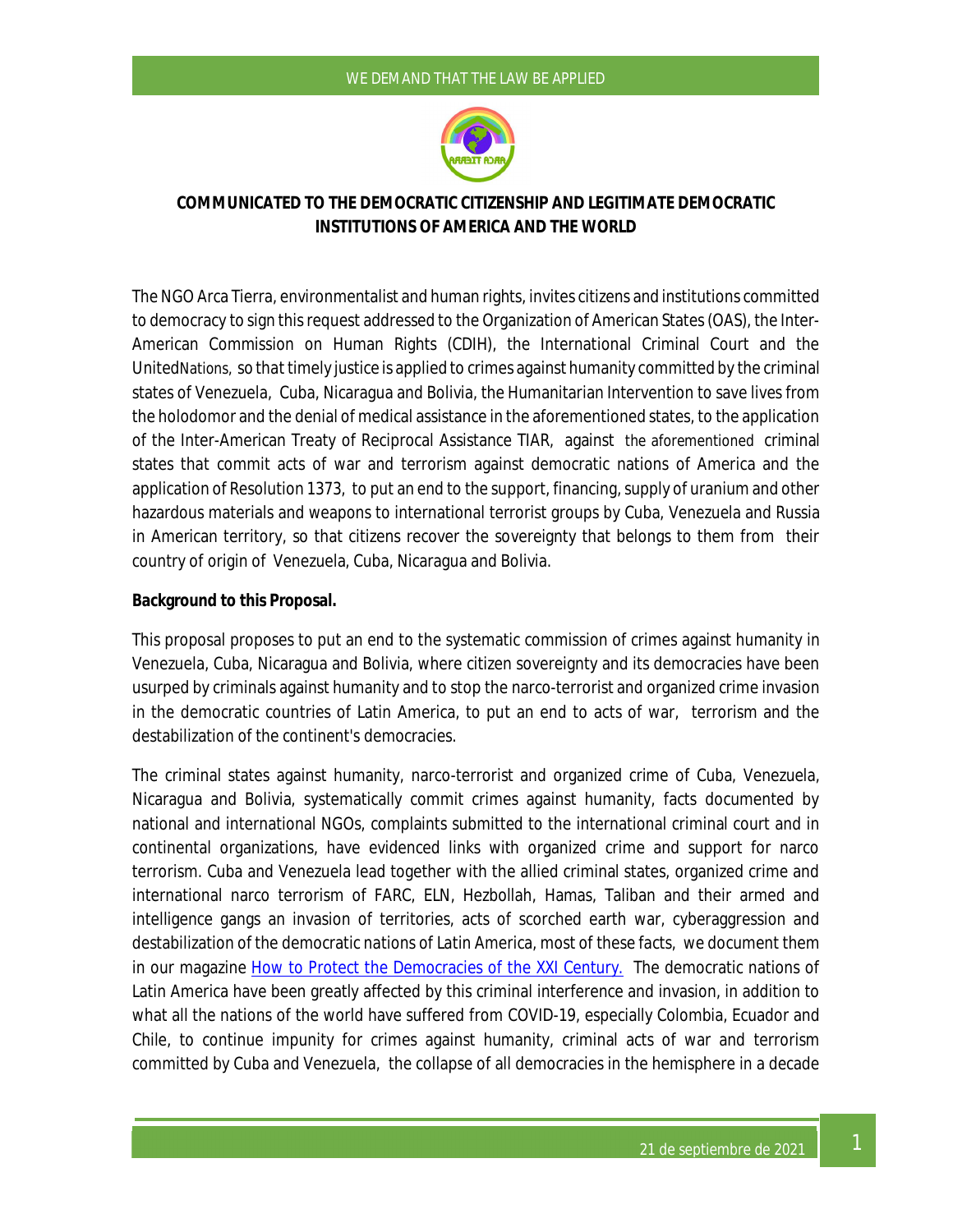#### WE DEMAND THAT THE LAW BE APPLIED



is evident. Although democracies still survive, their human rights institutions have been infiltrated by bribes, to free criminals who commit acts of vandalism and terrorism from criminal charges and punish the security and public order forces that arrest them, their economies and development have been affected, which causes social discontent, which is exacerbated by the invading criminal states, through cyberaggression to provoke violent protests, which they use to overlap their acts of scorched earth war, of burning infrastructure, destroying SMEs (the main sources of employment), shops and banks and acts of terrorism of burning industries, residences and even families in their homes to leave territories, to be taken by narco terrorists and organized crime, orchestrated by embassies of Cuba and Venezuela, facts documented in our blog in different articles. The democratic nations of the hemisphere affected by COVID-19, by these acts of war and terrorism, must attend to the exodus of citizens from Venezuela, Cuba, Nicaragua and Bolivia, the largest number of displaced by violence are from Venezuela, more than 6 million Venezuelans have been forced to leave their homes by the holodomor, health crisis and lack of medical care, repression and narco-terrorist violence, daily 200 people leave the Venezuelan borders, mainly to developing countries, such as Colombia, Ecuador, Chile and Uruguay, for which we promote the construction of sustainable shelters, we advise democratic nations to achieve sustainable development, according to their main problems determined by their geographical location, You will be able to see a brief description of these projects on our website.

# **Requirements**

In view of the systematic commission of crimes against humanity in Venezuela, Cuba, Nicaragua and Bolivia, of their support, protection with territorial designations, financing and supply of hazardous materials and weapons to terrorist groups of Hezbollah, FARC, ELN and armed gangs of the regime, of their support and impulse to an invasion and destabilization of democratic nations of Latin America, with acts of war and terrorism, the signatories here demand that the Organization of American States (OAS), the Inter-American Commission on Human Rights (CDIH), the International Criminal Court and the United Nations Organization apply the law in a timely manner, because time that is lost are lives that are lost, that the following treaties and rules are respected and complied with in these cases:

- The application of timely justice to crimes against humanity, documented and denounced since 2002 in Venezuela, Cuba, Nicaragua andBolivia.
- The application of regional norms such as the Inter-American Treaty of Reciprocal Assistance TIAR for acts of war and terrorism against democratic nations of the Americas.